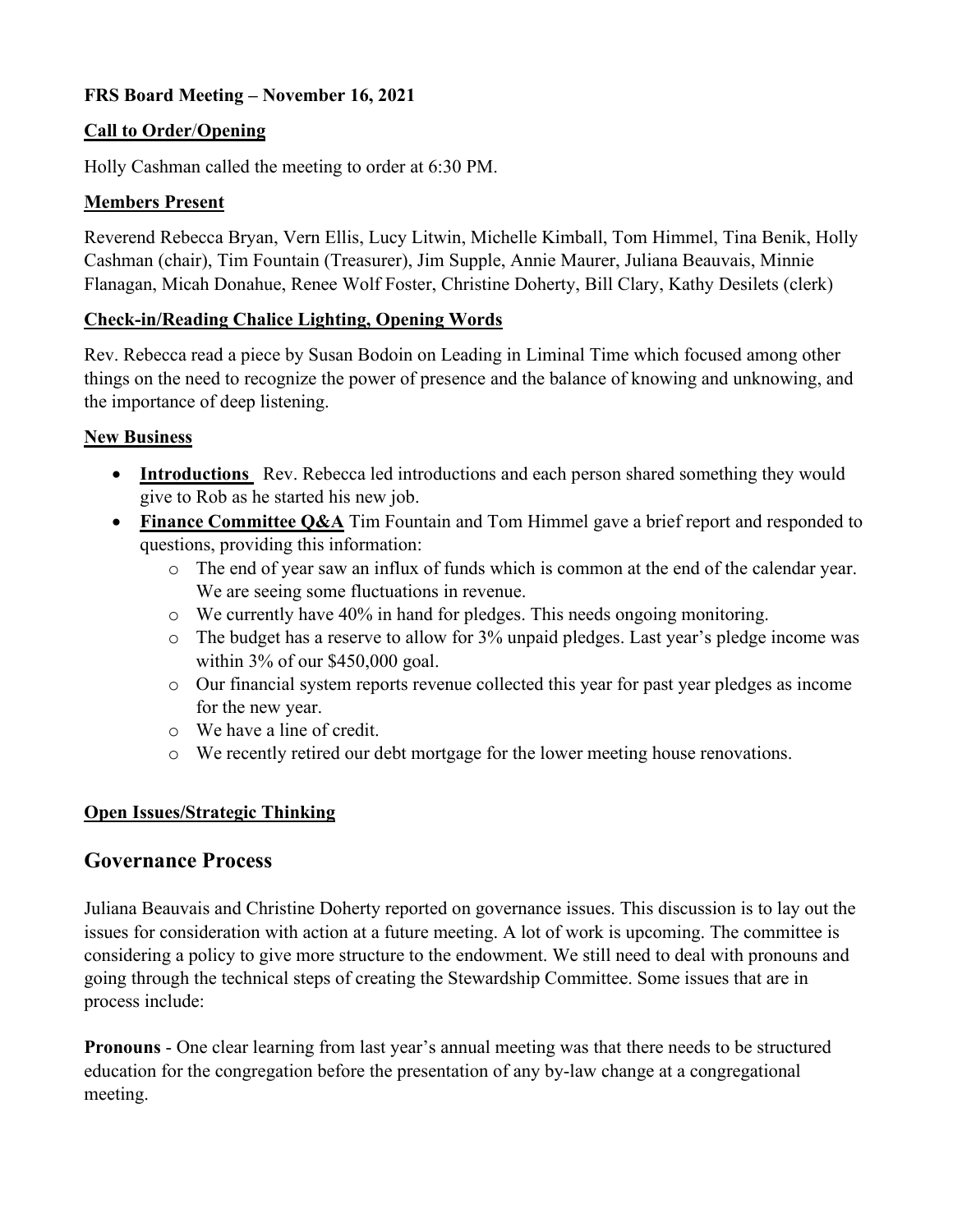As the Welcoming Committee was organizing, Reverend Rebecca reached out to pull in more people to work on this. An important question is how we can build communication to educate people on the issue. The group acknowledged that the work of being a Welcoming Congregation had slipped. In the discussion of changing pronouns in the bylaws, two issue were conflated: issues regarded appropriate grammatical language and issues of people's personal sense of gender identify. This included the fact that many people who do not identify with he or she to describe their gender identity choose "they" (singular) as a personal pronoun.

The pronoun changes will be brought to this year's annual meeting in May. We need to determine the best path for education – not just an open forum, but a structured approach to bring appropriate attention to the issue. This could include reading and or presentations in advance of the discussion at the annual meeting. We also need to consider how to deal with the sensitivity of the gender issues that have come to light. The committee is just beginning to discuss this and is not sure when they will have a path forward. Discussion in February may be too soon.

This issue is related to our current work on Covenant, Welcoming, and Governance, and the members of the committees are coordinating. These committees and work groups are all moving in the same direction to come to clarity on how we communicate. Part of this work is consideration of inclusion and exclusion. Covenant workshops may be one approach to giving people time and space to address this – including what makes this "my church" or not.

We eventually need to frame this to take a congregational vote. In some ways, the vote is only a beginning to the work on issues of individual gender identity and use of pronouns, as well as the grammar.

This issue may have become a proxy for the kinds of change that the congregation finds difficult. Some people are genuinely confused.

**Next step:** The welcoming committee will hold a follow-up meeting and will invite board members. We need to consider whether we are ready to change our opinions.

#### **Developing a formal separation of Finance Committee into Stewardship and Fiscal operations -**

This separation has been in place for two years under a suspension of the bylaws (adopted annually each of the past 3 years). This allows separation of the work on oversight of ongoing fiscal and business operation from the Stewardship work which consists of motivating fellowship, which supports congregational cohesiveness as well as overall fundraising for all funds needed for church operations. To institutionalize the change, we need to describe it in our operating documents (By-laws and Policy Manual).

Juliana shared and reviewed an annotated document outlining proposed changes to the bylaws. These changes are still pending and open to feedback. (See Board Packet for November – Discussion Document: Proposed Amendments to the FRS Bylaws, November 8, 2021, Prepared by the Governance Committee).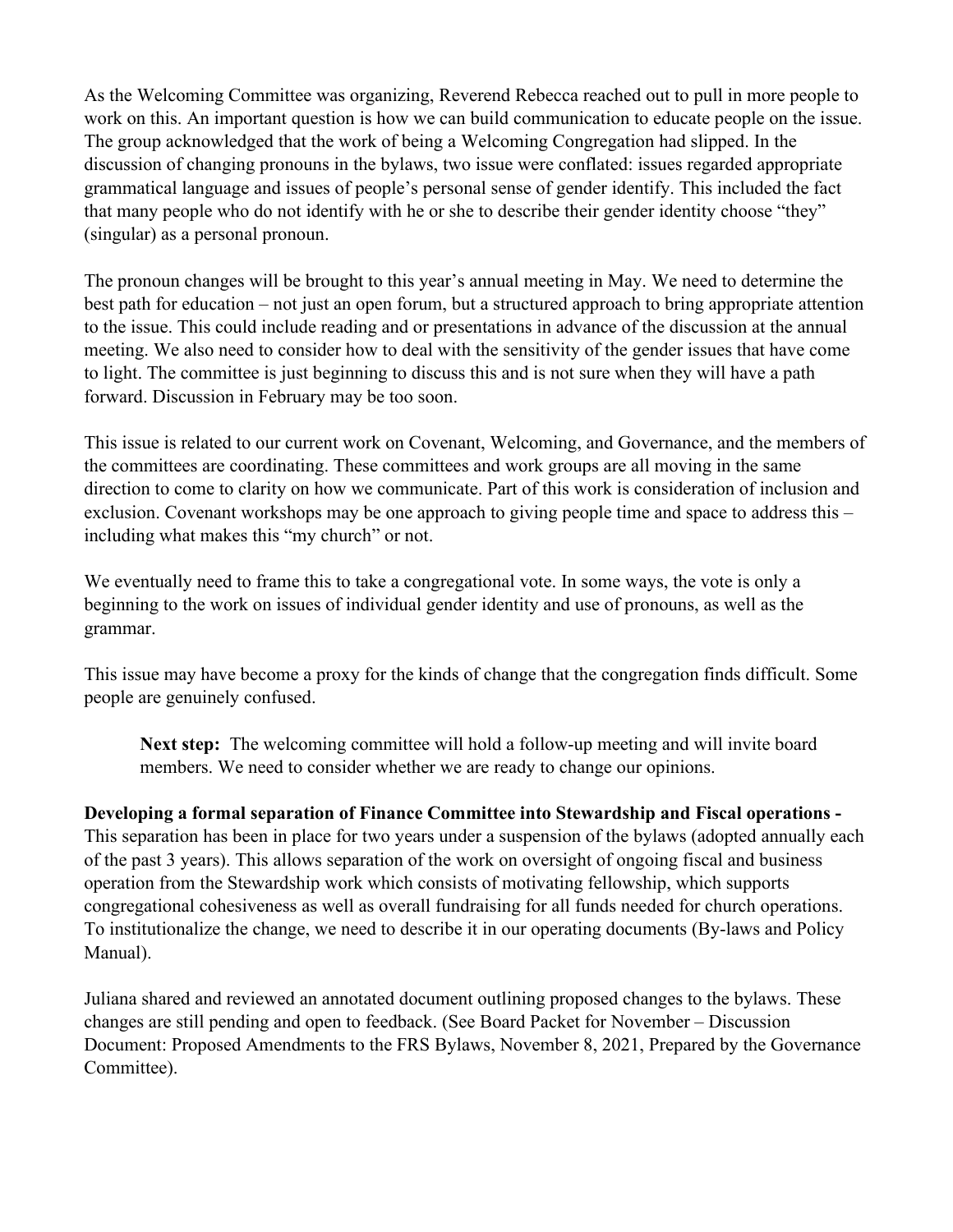# **Proposed by-law changes include:**

- Adding the Stewardship Committee as a standing committee and adding its Chair to the list of individuals to be elected at the annual meeting. Currently these are Moderator, Clerk, Auditor, Chair of the Governance Committee, Chair of the Finance Committee. The Finance Treasurer and Endowment Treasurer are also elected and must be bonded. (The board agreed that this was a useful step considering the workload.)
- Changing the term limits for board officers from 6 years to 3 years, consistent with the terms of other board members.
- Changing the definition of the Governance committee by reducing the minimum number of members from 5 to 4 (others are welcome) and aligning the language with that describing the chair of the Finance committee.
- Number of board members Governance committee proposes that this be kept at the current level of 13 voting members. This would include 5 members elected to specific roles as described above, leaving 8 voting members not elected to specific roles, one of whom would be a youth member. The governance committee proposes that we define the youth member in policy rather than by-laws since there could be a change in direction later or an inability to find an interested youth. Also, the committee noted that the youth member serves for one year.

#### **Discussion**

- Other possibilities for the size of the board would be to reduce minimum membership to 12 or to increase to 14, but both options would result in an even number of members.
- Need to consider how many new members will be elected annually allowing for rotation to include both old and new members. One suggestion was to include a statement that the board would elect enough members to fill all available seats on the board.
- Would it be useful to have shared roles or deputies/assistants/co-chairs who will work with people in key role to have someone with the needed expertise available if a person in a key role leaves the board at any time. It was noted that this could be very useful for the moderator.
- It was also noted that it would be useful to have a written policy on the option to hold congregational polity meetings virtually and a description of the process.

**Next Steps** Juliana encouraged board members to reach out to her with any questions or ideas about the by-law changes. Further discussion will occur at a later meeting to seek a board approval vote.

**Stewardship -**Vern Ellis, Tom Himmel, Bill Clary, and Tim Fountain presented on on-going work.

- **Annual Campaign** -Tina and Greg Benik have agreed to chair. The team who did the nuts-andbolts work will do so for another year.
- The Endowment, Finance, and Stewardship committees held a joint meeting. They identified a need to develop policy on how to accept and allocate donations and on how to deal with planned giving.
- Stewardship is considering ways to promote/leverage giving. One approach is to ask people to include FRS in their wills. The endowment is looking at how they can create a legacy circle to honor donors.
- It will be important to define how funds will be used to build capital, for church programs, for outreach.